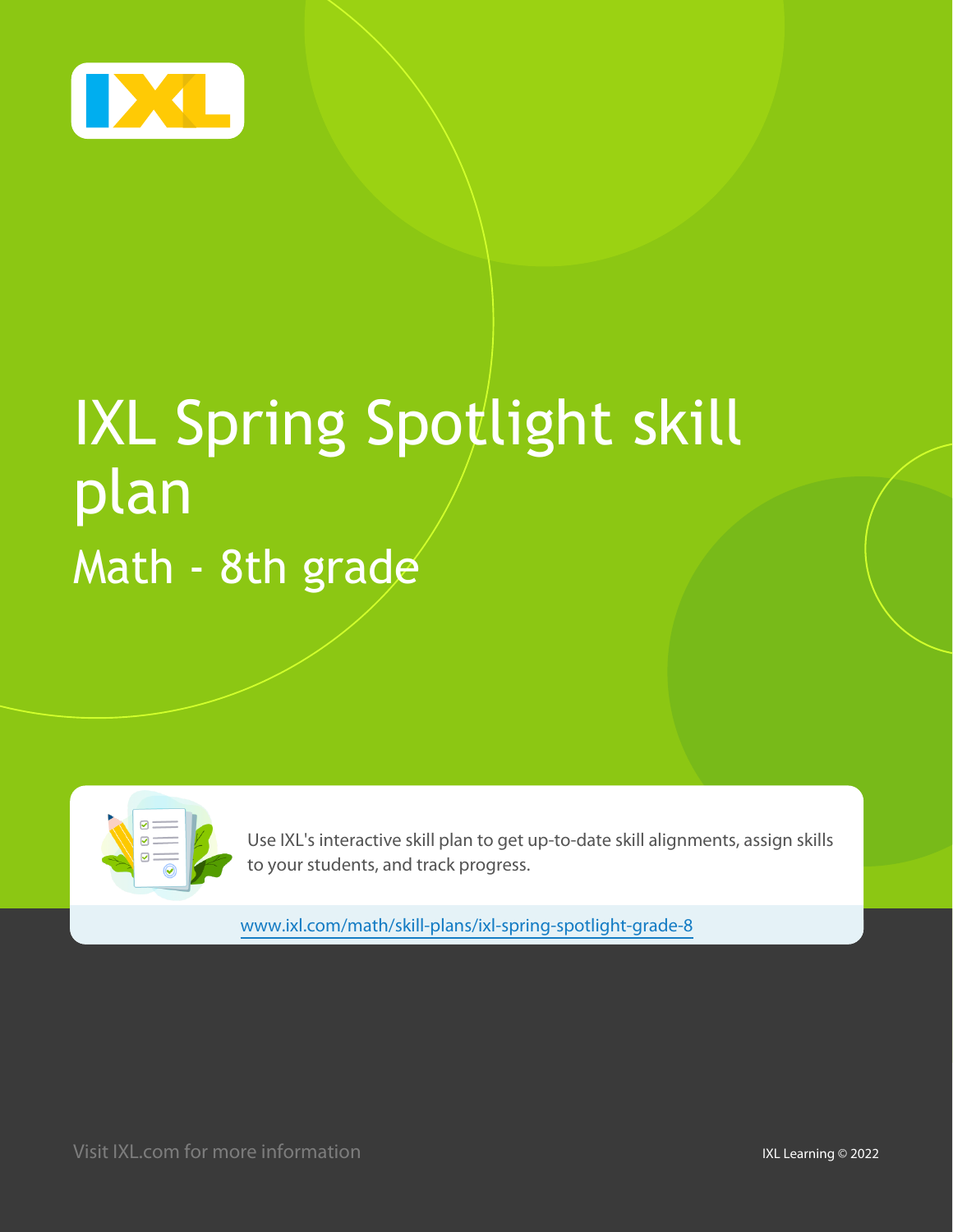

### **Days 1-5**

| <b>Day</b> | <b>IXL skills</b>                                                                                                      |
|------------|------------------------------------------------------------------------------------------------------------------------|
| Day 1      | 1. Estimate positive square roots XWJ<br>2. Checkpoint: Approximate irrational<br>numbers JHR                          |
| Day 2      | 1. Understanding negative exponents YBB<br>2. Checkpoint: Integer exponents GEJ                                        |
| Day 3      | 1. Solve equations using cube roots TQ5<br>2. Checkpoint: Square and cube roots UF5                                    |
| Day 4      | 1. Add and subtract numbers written in scientific<br>notation HUR<br>2. Checkpoint: Scientific notation D2U            |
| Day 5      | 1. Create equations with no solutions or infinitely<br>many solutions 7TY<br>2. Checkpoint: Solve linear equations BBZ |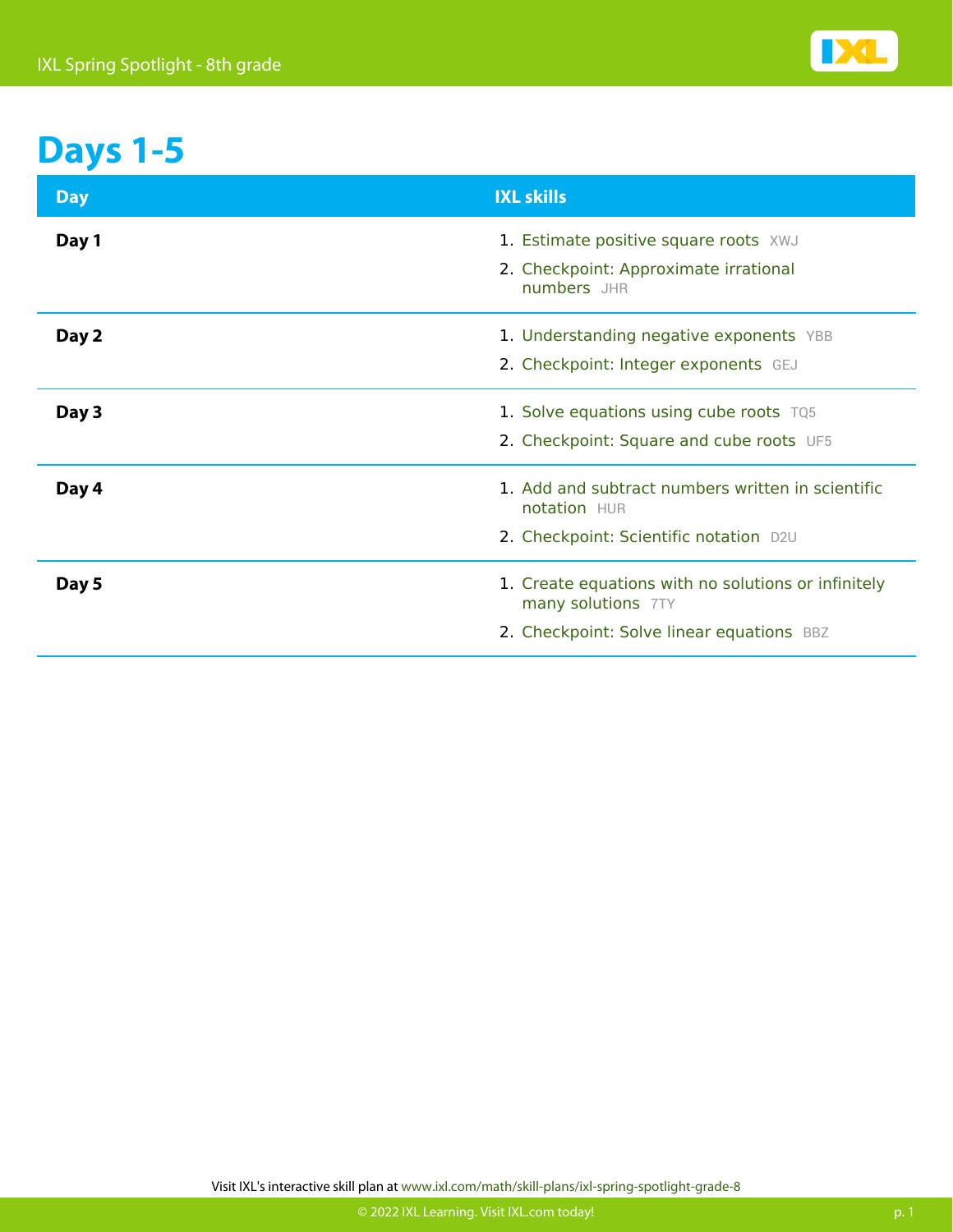

### **Days 6-10**

| <b>Day</b>    | <b>IXL skills</b>                                                                            |
|---------------|----------------------------------------------------------------------------------------------|
| Day 6         | 1. Write a linear equation from a graph WHM<br>2. Checkpoint: Slope and linear equations S7V |
| Day 7         | 1. Compare linear functions: tables, graphs, and<br>equations N7D                            |
|               | 2. Checkpoint: Compare functions XQJ                                                         |
| Day 8         | 1. Identify linear and nonlinear functions:<br>tables VGS                                    |
|               | 2. Checkpoint: Linear and nonlinear functions JKA                                            |
| Day 9         | 1. Write linear functions: word problems YK6                                                 |
|               | 2. Checkpoint: Construct and interpret linear<br>functions 3K7                               |
| <b>Day 10</b> | 1. Interpret points on the graph of a linear<br>function 9E8                                 |
|               | 2. Checkpoint: Sketch and describe graphs K7A                                                |

Visit IXL's interactive skill plan at [www.ixl.com/math/skill-plans/ixl-spring-spotlight-grade-8](https://www.ixl.com/math/skill-plans/ixl-spring-spotlight-grade-8)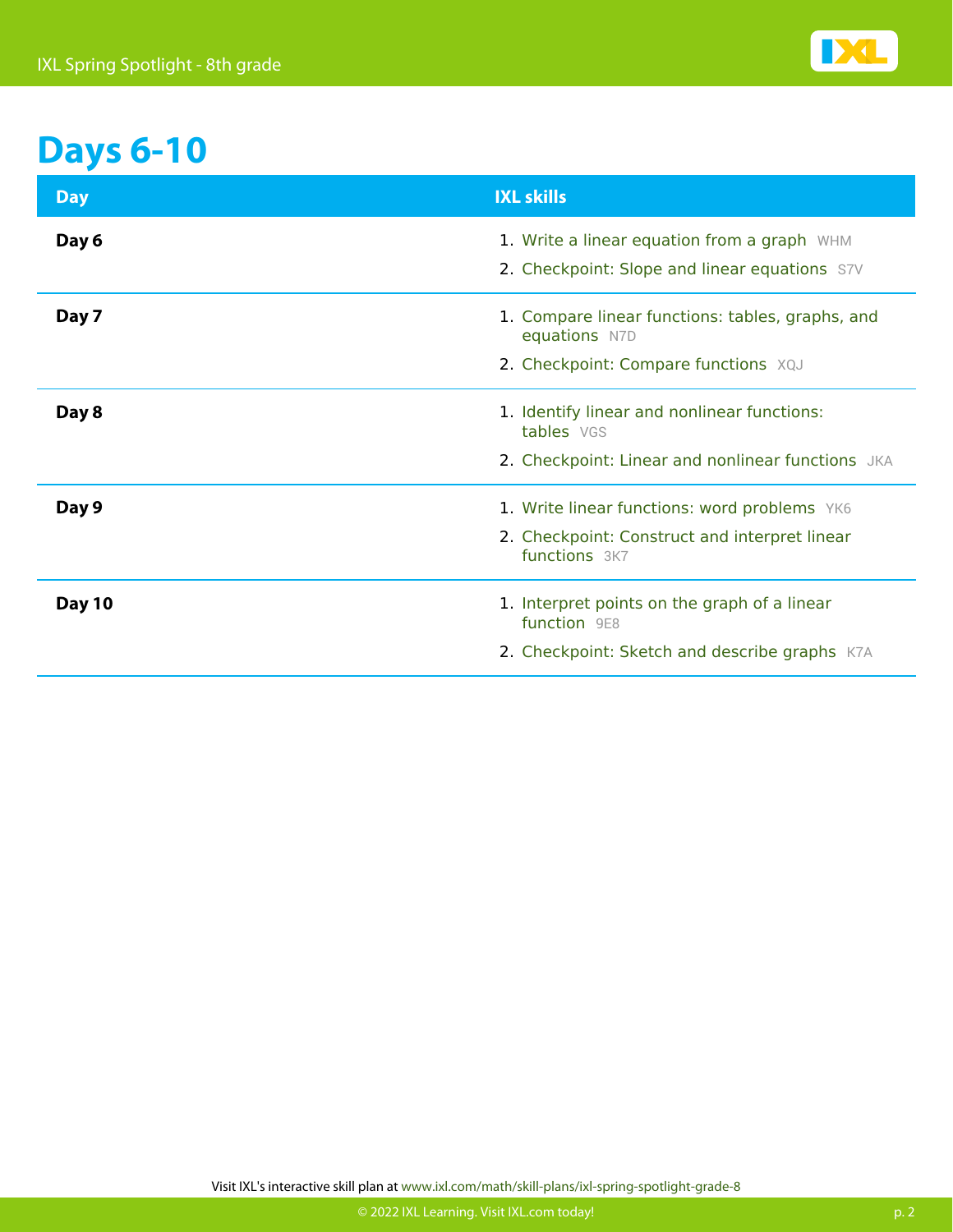

## **Days 11-15**

| <b>Day</b>    | <b>IXL skills</b>                                                                                                |
|---------------|------------------------------------------------------------------------------------------------------------------|
| <b>Day 11</b> | 1. Solve a system of equations using any method:<br>word problems VHE<br>2. Checkpoint: Systems of equations MFL |
| <b>Day 12</b> | 1. Identify trends with scatter plots GZE<br>2. Checkpoint: Scatter plots DDR                                    |
| <b>Day 13</b> | 1. Write equations for lines of best fit ZQ6<br>2. Checkpoint: Lines of best fit DEH                             |
| Day 14        | 1. Find probabilities using two-way frequency<br>tables CRV<br>2. Checkpoint: Two-way frequency tables HJG       |
| <b>Day 15</b> | 1. Volume of cones YYR<br>2. Checkpoint: Volume 9GB                                                              |